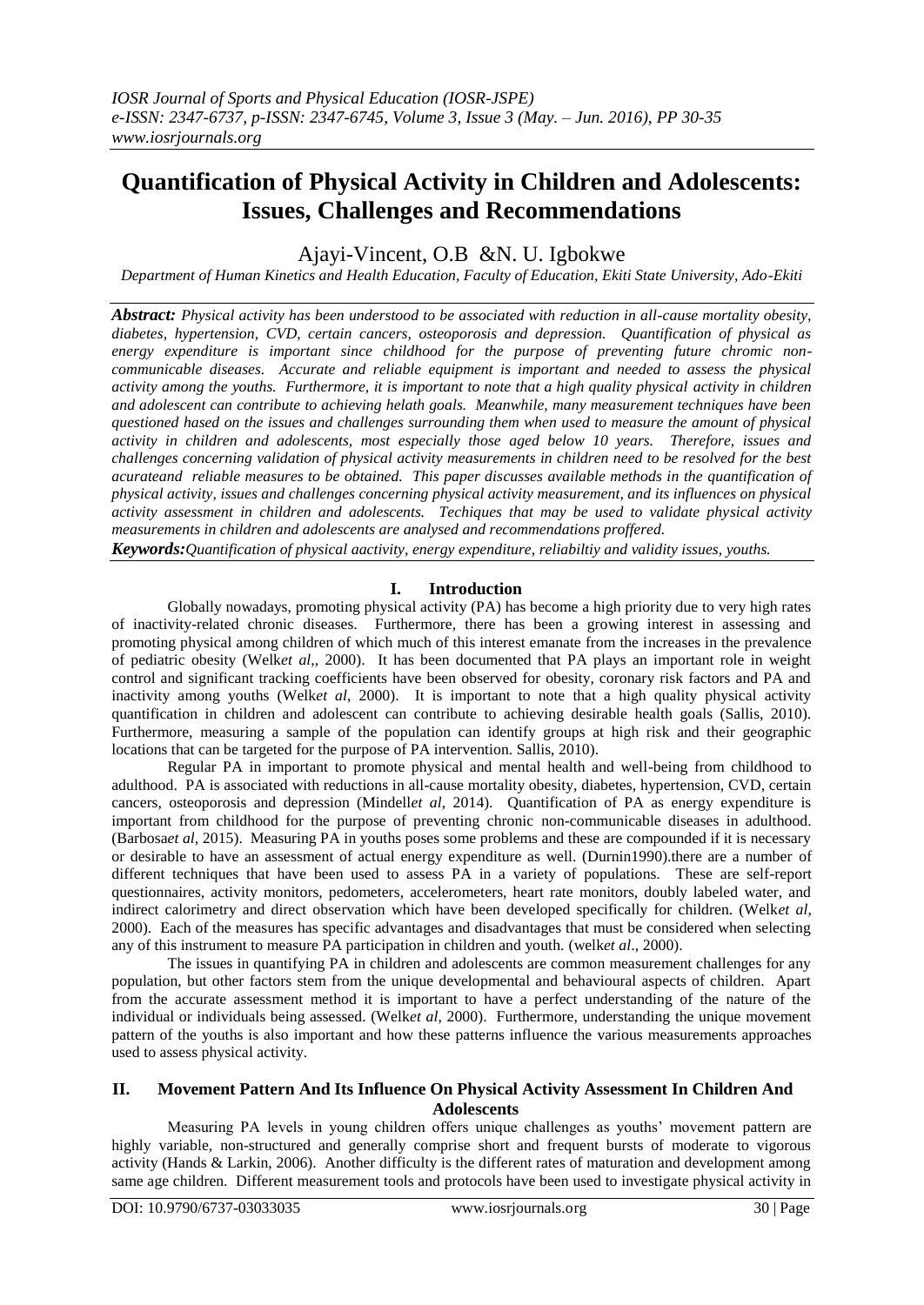young children but the inconsistency of agreement and valid methods make it difficult to compare the results. (Hands & Larkin, 2006). Though, some methods such as self-report recall method that are common in the assessment of PA in youth and adults are not appropriate to use for young children because of their inability to accurately recall their activity levels. (Baranowski, 1988). Therefore, the choices of measurement methods suitable for young children that are available to researchers are limited. (Hands & Larkin, 2006). The most feasible measures for young children are indirect reports by parents or teachers or objective methods such as direct observations, heart rate monitors, or motion sensors such as accelerometers and pedometers (Hands & Larkin, 2006).

Insights have been provided to the unique nature of children with respect tot heir propensity for PA. Rowland (1998) suggested a biological basis for the differences in activity patterns between children and adults. Rowland noted that children are inherently active mainly because it is physical movement that provides them with the necessary information required by the central nervous system (CNS) for stimulation. For adults, they achieve arousal of the CNS in a variety of non-locomotor activities such as reading, writing, artistic expression, problem solving, and vocational pursuits. (Rowland, 1998).Welk*et al*. (2000) stated that the fact that children of nearly all animal species are more active than adult populations was because all children have an inherent biological need to be active.

Bailey *et al.* (1995) provides the most detailed insight into the nature of children's activity behaviours through observation using a coding system calibrated against indirect calorimetry, of which the intensity of children's activity every 3s over a 12 hour period were recorded. In their study, a system which quantified the duration, intensity and frequency of youth's PA in 15 children aged 6-10 years in Southern California was observed, which gives room for the 'tempo' of PA in children to be characterized, and which they described as the natural variation in rate and intensity of activity events as well as the intervals between activity events. The medium duration of low and moderate intensity activities were 6s while the duration for high intensity activities were 3 seconds. Nearly all bouts of vigorous activity (95%) lasted less than 15 seconds and only 0.1 % of the bouts were longer than a minute. No bout of high intensity activity longer than 10 minutes was recorded. The median duration between high intensity activities was 18 seconds, but ranged between 3 and 21 seconds. Periods of rest were clearly long in proportion to periods of activity, but 95% of the 'rest' intervals were less than 4 min and 15 seconds.

The findings indicated that children do not remain inactive for extended periods of time. Therefore, Bailey et al. (1995) suggested that short, intermittent bouts of vigorous PA with regular rest periods of longer duration are typical of children which may be necessary for normal growth and development. This findings and suggestions were consistent with national Association for sport and Physical Education's (NASPE) guidelines on PA for children (Council for Physical Education for Children, 1998) which focused on the volume of activity and highlight that discontinuous activity may characterize youth's behavior more than continuous activity. This document also highlights a number of other cognitive and behavioural differences between adults and children that should be considered when studying or promoting PA in children which also have implications for the assessment of PA (Table 1).

The fact that children have different patterns of activity, either discontinuous of continuous, demands that different intervals of assessment and / or outcome measures be used to assess their levels of activity. The less developed cognitive skills of children regarded as concrete thinking may result in a lesser ability to effectively use self-report questionnaires. Biological differences in metabolism and biomechanical differences in efficiency and economy require different assumptions for measurement techniques that aim to estimate energy expended in PA (Welk et al. 2000).

| T y p e s             | Characteristic Implicatio                             |                                                                     |
|-----------------------|-------------------------------------------------------|---------------------------------------------------------------------|
| <b>Biological</b>     | Need for high level of central nervous system arousal | High volume of physical activity is typical                         |
|                       |                                                       | Low tolerance for total inactivity                                  |
|                       |                                                       | Spontaneous activity is common                                      |
| Cognitive functioning | More concrete (less abstract) thought process         | Relatively short attention span on any given task                   |
|                       |                                                       | Less interest in continuous activity                                |
|                       |                                                       | Failure to see long term benefits of activity (e.g health benefits) |
|                       | Less developed cognition                              | Less accurate recall                                                |

**Table 1.**Characteristics that differentiate children from adults in Physical Activity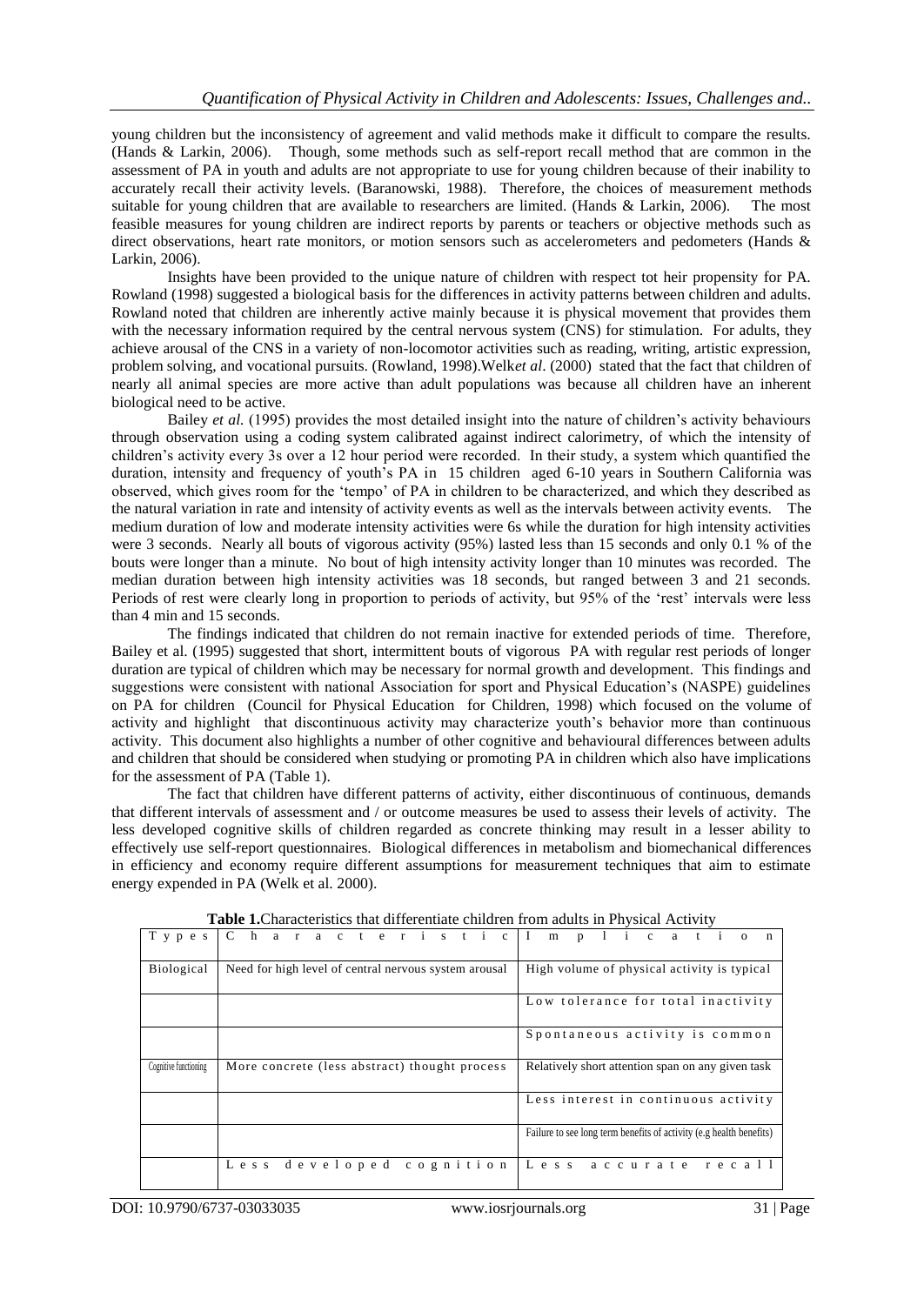|               |                                                        | Inability to accurately estimate time                                                                                               |
|---------------|--------------------------------------------------------|-------------------------------------------------------------------------------------------------------------------------------------|
| Physiological | Limited tolerance for vigorous physical activity       | Activity typically intermittent in nature                                                                                           |
|               | Weak relationship between fitness an physical activity | Effort (active behavior) does not necessarily result in increases in fitness thus positive feed back for active behavior is lacking |
| Biomechanical | Poorer economy and efficiency of movement              | Quicker onset of fatigue, and need for frequent rest                                                                                |
|               |                                                        | Less interest in continuous activity                                                                                                |
| Psychological | More available free<br>time                            | More time to try new activities                                                                                                     |
|               | Natural curiosity and desire for pursuing new task     | Interest in exploring new activities                                                                                                |

NASPE Guidelines on Physical Activity for Children. Adapted from (Welk et al., 2000)

## **III. Physical Activity Quantification Techniques In Children And Adolescents**

PA is seen as a broadly used term, for which its diverse nature makes it very difficult to characterize and quantify (Goran, 1998(. PA can be regarded as any physical movement which comes as a result of skeletal muscle contraction (Caspersen*et al*., 1985). Although, PA is often being measured in terms of caloric cost, this may not be suitable, because the benefits and health effect of PA using a high-energy expenditure (e.g running) versus a low energy expenditure (e.g strength training) may not be related to the caloric cost of the PA (Groan, 1998). Therefore, in quantifying PA, al aspects which includes the type and purpose of PA an intensity, fitness and well-being should be considered (Goran, 1998).

Another additional difficulty with the development of rigorous techniques for measuring PA is the lack of an ideal standard with which the data can be validated any given technique (Goran, 1998). There are various methods that are available for assessing PA in children. These include questionnaires, accelerometry or pedometry, double labeled water for assessment of free-living physical activity – related energy expenditure, and heart rate monitoring. It will also be good to note that the specific operational definition of PA depends on how it is measured and scored. (Welket al., 2000). The variables of frequency, intensity and duration are commonly used to characterize activity patterns coupled with interest in energy expenditure which is a summary variable that incorporates all other indications. (Welk*et al*., 1995).

There are numbers of different techniques that can be used to obtain a similar out come measure, however, the simplicity and accuracy of measuring these different components differs based on each of the instruments used. The varieties of the techniques that have been developed could be divided into three main categories (Sirard& Pate, 2001):

- 1. Primary measures: e.g direct observation, doubly labeled water, and indirect calorimeter
- 2. Secondary measures: e.g heart rate monitors, pedometers, motion sensors and accelerometers.
- 3. Subjective measures: e.g self report, interview, proxy report and diary.

## **3.1 Primary measures**

#### **3.1.1 Direct observation**

Direct observation is the most practical and appropriate criterion measure of PA and patterns of activity (Sirard& Pate, 2001). The assessment of PA has been performed through direct observation in a variety of realistic situations, but the protocol of assessment was varied (Trost, 2007). In the past, it involves observing a child either at home or school for a long period of time and recording data into a handheld laptop computer or coding form for quick rating (Kohl et el., 2000, Trost, 2007). Activity category ratings are usually recorded on a momentary time-sampling basis at time intervals ranging from 5 seconds to 1 minute. Relative to other methods, direct observation has a number of important advantages. Observational procedures are flexible and permit researchers to not only quantify PA but also record factors related to PA behavior cues, environmental conditions, the presence of significant others, and availability of toys and equipment (Trost, 2007).

Direct observation also has an ability the duration, intensity, and frequency of specific activity events (Bailey et al 1995). Despite its flexibility, observation technique to assess PA can be used as either a process or put come measure. Some of the limitations of direct observation of PA despite its usefulness to researchers, are the tedious data-coding requirements and the fact that it is highly labour intensive and expensive (Trost, 2007). Furthermore, it is not practical for large population studies of PA because it is expensive, but can be useful for small studies (Kohl et al., 2000). It is also useful for studies in young children who have not developed the cognitive ability to recall comprehensive data, and can be difficult to implement in a large area, except the participants are restrained in a defined space such as school playground, gymnasium of home (Kohl et al, 2000). Participants' reaction to observers is also a distraction, but can be reduced by doing repeated observations.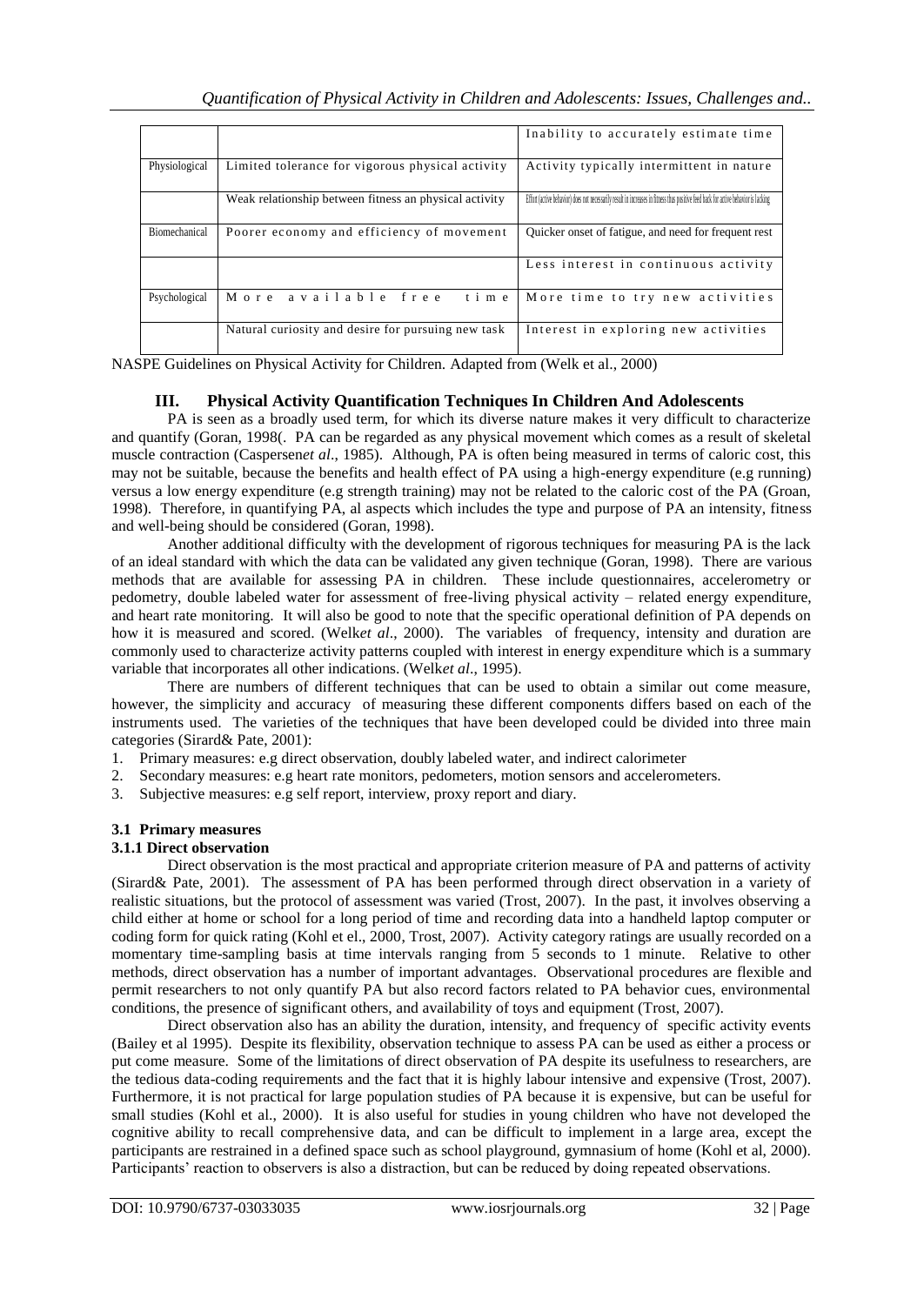## **3.1.2 Indirect calorimetry and Doubly-labeled water**

Indirect calorimetry and doubly-labeled water techniques are considered to be the gold standard assessments for laboratory and field-based studies on PA (Trost, 2007); Welk et al., 2000). In controlled conditions, indirect calorimetry can be used to divide energy expenditure associated with (1) resting metabolic rate (RMR) (2) thermic effect of food (TEF), and (3) thermic effect of exercise (TEE) (Welk et al., 2000). These variables can be used to understand the associations between energy expenditure and body weight control in an individual (Welk et al., 2000). The condition requiredin using indirect calorimeter can possibly be achieved in adults,but might be more difficult in children and adolescents. This may be due to the basal metabolic rate which includes assessment that can be performed after 10-12 hour of fasting in an unaroused state in the laboratory once the participant is awake (Goran, 1998). One of the main disadvantages of using indirect calorimetry to measure resting metabolic rate is that measurements can be performed over only a very short time (30 minutes) (Goran, 1998). Although assessments of more than 24 hours has been achieved in children of 4 years of age so that the activity and food intake can be monitored and controlled, but the main problem here is that chamber environment is not habitual because participants' movement and PA may be restricted. (Goran, 1998).

In the case of doubly-labeled water assessments, a direct measure of carbon-dioxide production, of which, if combined with the proportion of food diet, could yield a highly accurate estimates of energy expenditure (Welk et al., 2000). Doubly-labeled water has several advantages for assessing total daily expenditure in children. It is a non-invasive device that can measure activity over 1-2week periods and may not inhibit the normal PA patterns (Welk et al, 2000; Goran, 1998; Trost, 2007). The main constraints of doubly labeled water in assessing PA in children and adolescents are related to cost. In other words, it is too expensive. Also, the attainment of the stable isotope of water is seen as very difficult, coupled with its usefulness to examining pattern of PA or for separating energy expenditure linked with PA (Welk at al, 2000; Trost, 2007). Additionally, doubly labeled water may be the most accurate method for assessing total energy expenditure, but cannot be relied on, when it comes to producing information on duration and frequency of the PA events (Bailey et al, 1995).

### **3.2 Secondary Measure**

### *3.2.1 Heart rate monitors*

Heart rate monitor is an expensive device which has a multiple day storage capacity for minute-byminute quantification of PA. Heart rates monitoring technique has been seen as a more feasible method for assessing PA in children and adolescents (Trost, 2007). It was the first widely used objective measure of PA in children, but not a direct measure of PA (Rowland &Eston, 2007). Therefore, it provides a sign of the relative stress placed upon the cardiopulmonary system by PA (Armstrong, 1998). Because of the direct association between hear rate and expended energy during steady state exercise, it remain a good method of assessing PA (Trost, 2007). On the other hand, there are many factors which can influence (disadvantages) this method. Factors such as age, body size, proportion of muscle mass used, emotional stress and cardio respiratory fitness has been seen as influencer to the heart rate  $(HR)-VO<sub>2</sub>$  relationship (Trost, 2007; Armstrong &Welsman, 2006). Furthermore, heart rate monitoring may mask the sporadic activity patterns of children due to the lagging behind of heart rate response during movement and tends to remain elevated after the cessation of movement (Trost, 2007; Rowland &Eston, 2007).

## *3.2.2 Pedometers*

Pedometers have been shown to be a useful tool for quantifying PA in children. A pedometer is a costeffective alternative to accelerometers to measure PA (Trost, 2007). Its main advantages are low cost, compared with other devices and the simplicity of the data produced through the number of steps taken and can be useful for large population surveys (Mindell et al, 2014. Pedometers have also been understood to have the same constraint as accelerometers. The constraint is that they are insensitive to some forms of movements (Trost, 2007). Additionally, this device is incapable to record the magnitude of the movement detected such as walking, running or jumping (Mindell et al, 2014; Welk et al, 2000; Rowland &Eston, 2007). Furthermore, despite the advancement in producing sophisticated pedometers which can now offer data recording and downloading features, most pedometers, especially those used in schools and health promotion programmes do not possess real-time storage of data and downloading capabilities (Trost, 2007). Therefore, most pedometers can only provide an estimate of the relative volume of activity performed over a specified period such as a day or week, assuming that most of the activity performed involves ambulatory movement such as walking (Trost, 2001). In other word, many viable available pedometers provide the researchers with raw estimates of energy expenditure of which its algorithms were developed from adult studies which may not be valid in children and adolescents (Trost, 2007).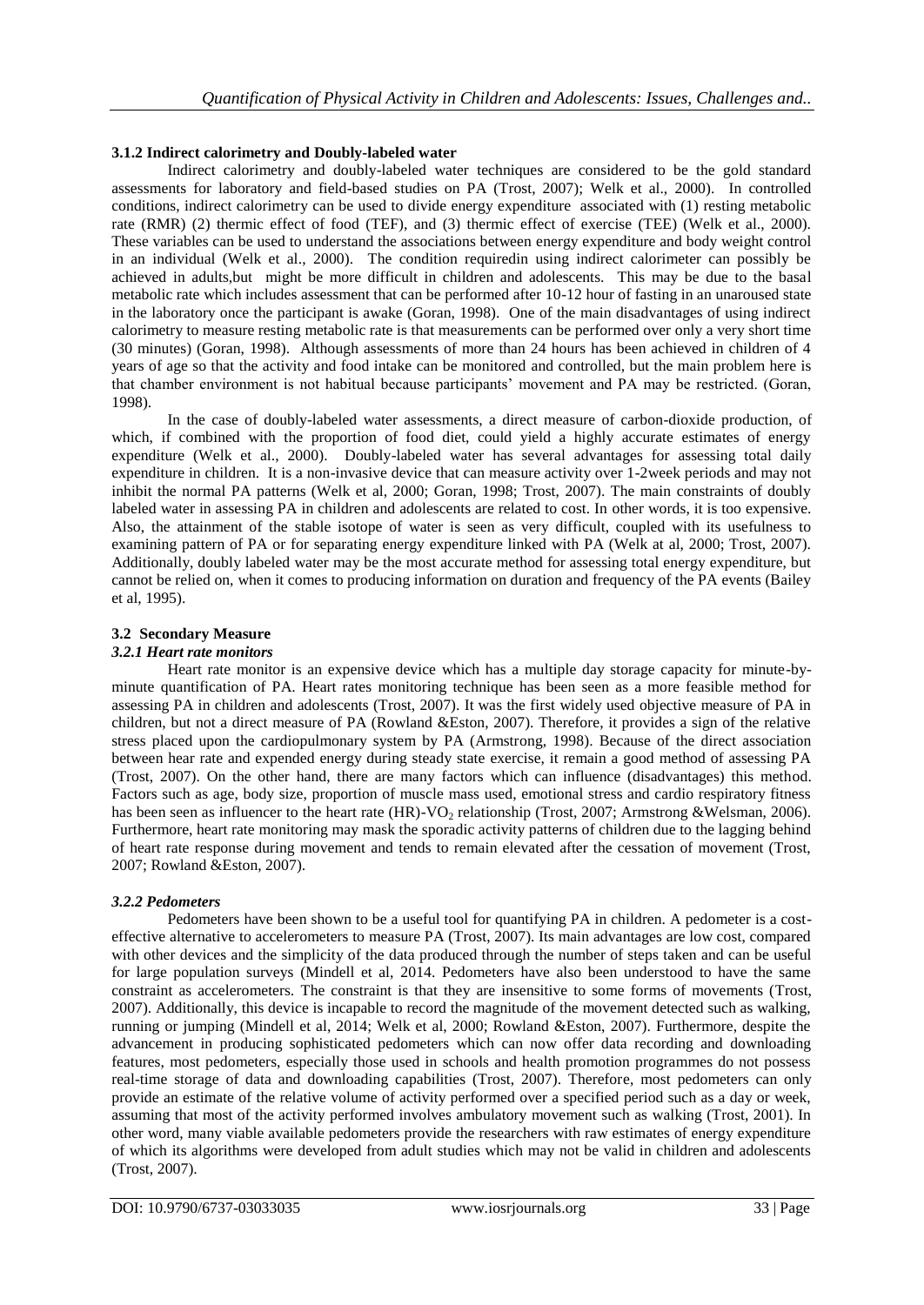## *3.2.3 Accelerators*

Accelerators were introduced in the last three and half decades and have been used to assess PA and to validate self-reported PA (Mindell et al, 2014). Accelerometry-based motion sensors is one of the most regularly used methods for quantifying PA in free-living individuals (Trost, 2001). An accelerometer is an objective device similar to a pedometer which can assess movement directly (Rowland &Eston, 2007). Accelerometers can measure movement in one, two or three dimensions of uni-, bi- or tria-axial measurements of which tri-axial accelerometers may provide a more valid estimate of children's PA than uni-axial accelerometers (Mindell et al, 2014; Rowland &Eston, 2007). This makes it a unique device when assessing the association between health and activity (Mindell at al, 2014).

Furthermore, accelerometers are built with a time-sampling capability that can allow the quantification of the temporal pattern and intensity of activity as well as total accumulated activity (Rowland &Eston, 2007). It also provides quantitative information regarding the vertical accelerations of the trunk or other body segments at user-specified time intervals, in other words, it can be used to evaluate the frequent, intensity and duration of PA over specified time intervals such as days or weeks (Trost, 2007). Their portability, healthy design characteristics and relatively modest cost make them good-looking to researchers who specialized in the area of assessing children and adolescents PA behavior (Trost, 2007).

Some of the disadvantages of accelerometers is that they are not able to account for the increased cost linked to walking up stairs or a slope and do not accurately assess activities that have to do with cycling, lifting or carrying (Trost, 2001; Trost, 2007; Welk et al, 2000). This was due to an assumption that the contribution of these activities to the overall PA is minor. Consequently, accelerometers may undervalue total or PA energy expenditure (Trost, 2007). Furthermore, Rowland and Eston (2007) stated that there is a lack of standardization regarding how accelerometers are used, which outcome measures are used and how the output is interpreted which limits comparability between studies and the accumulation of knowledge relating to children's activity.

## *3.2.4 Combined heart rate monitoring and Accelerometry*

The combined heart rate monitoring and accelerometry defined another advancement to improve heart rate-derived estimates of free-living energy expenditure precisions. Several investigators have used a combination of heart rate monitoring and Accelerometry (Treuth et al, 1998; Eston et al, 1998) and concluded that the combination heart rate monitoring and Accelerometry provides an acceptable method for estimating energy expenditure, not only for groups of children but also for individuals (Trost, 2007, Mindell et al, 2014). This approach, developed by researchers at the University of Cambridge in the United Kingdom, has resulted in the release of the Actiheart. The actiheart device monitor weighs approximately 8grams and is attached directly to the chest with 2 standard electrocardiogram (ECG) electrodes. The Actiheart is able to measure acceleration, heart rate, heart rate variability and ECG magnitude in time intervals or epochs of 5, 30 and 60 seconds (Trost, 2007). This combined sensor technology can be quite worrying for the participant because, it may sometimes require removal of hair from men's chest and a risk that gains in accuracy may be offset by losses in participant adherence (Mindell et al, 2014). Furthermore, this device is also expensive and cannot be afforded by many researchers in the field.

## **3.3 Subjective measures**

## *3.3.1 Self-Report Measure*

Self-report measure provides an easy way to estimate activity patterns in youths most especially on a large population (Welk et al, 2000; Goran, 1998). Various self-report techniques have been used to assess PA in children and adolescents. These include self-administered recalls, interviewer administered recalls, diaries and proxy reports which can be completed by parents or teachers (Trost, 2007). Based on the purpose of the study, self-report measure differs considerably in the specificity with which type, duration, frequency and intensity are assessed. The recall time period frame ranges from as little as one day to as much as one year.

In terms of self-report recall, children younger than 10years may not have the capacity to report their activities accurately (Trost et al, 2007; Baranowski et al, 1984), because it might be difficult for them to differentiate between sedentary activities such as playing computer games and active pursuits such outdoor games and household chores (Trost et al, 2000). Therefore, investigators must be extreme cautious when attempting to use self-report instruments in children aged 10years or younger (Trost, 2007). Parents also cannot report school-based activity and informal play is particularly difficult to assess (Mindell et al, 2014).

In addition, the generally low-validity coefficients observed for self-report instruments in younger children support the idea that objective measures of PA such as accelerometers may be more suitable in primary school-aged children (Trost, 2007). For large samples of children, however, objective measures may be too expensive and logistically too difficult to administer effectively (Trost, 2007). Hence, population-level intervention and surveillance studies involving children aged 10years or younger may have to rely on parental reports of children's PA participation (Trost, 2007). The most often cited advantages of self-report measures are: